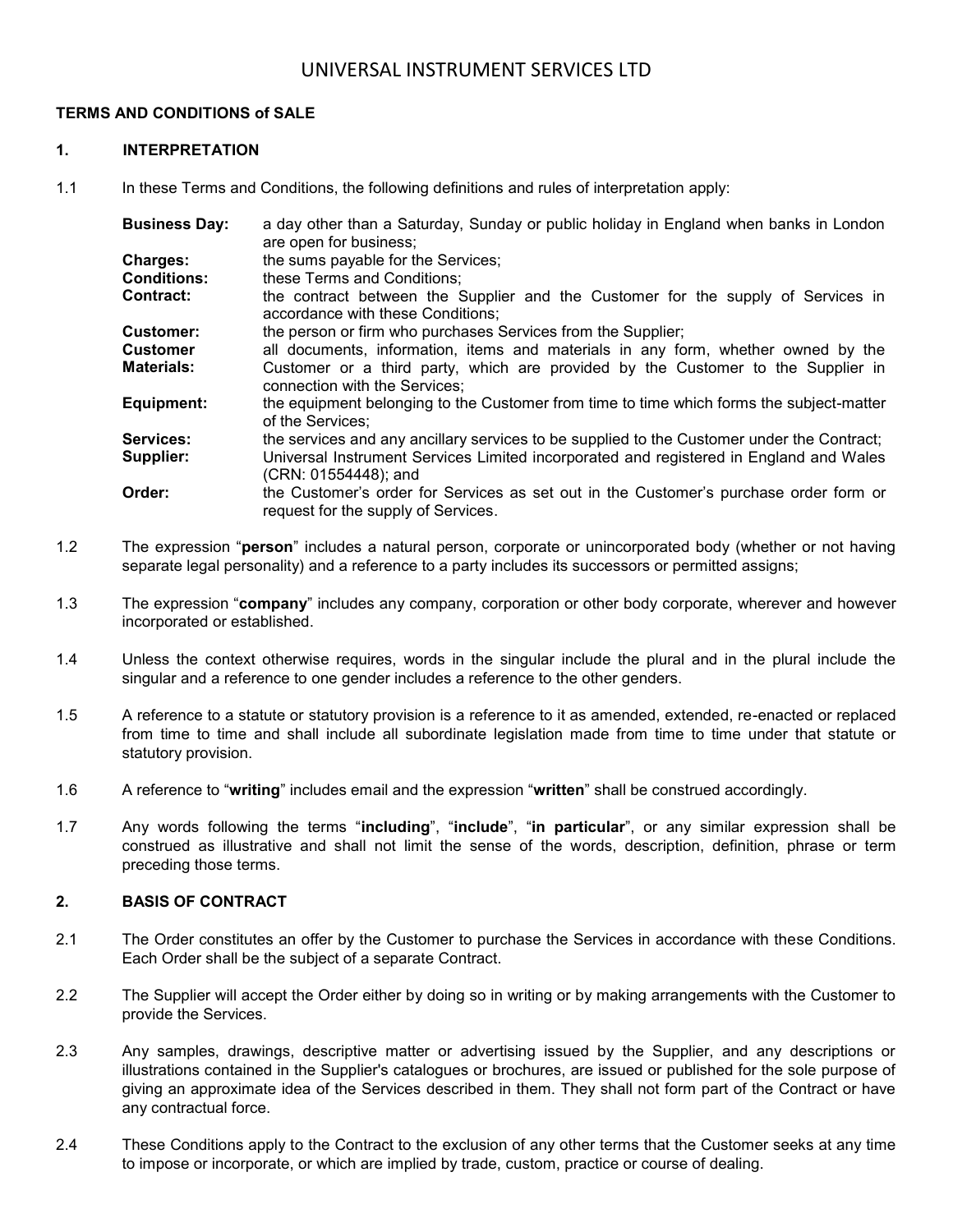2.5 Any quotation given by the Supplier shall not constitute an offer, and is only valid for a period of 30 Business Days from its date of issue.

#### **3. SUPPLY OF SERVICES**

- <span id="page-1-0"></span>3.1 The Supplier shall supply the Services to the Customer in accordance with the Contract. In supplying the Services, the Supplier shall:
	- 3.1.1 supply the Services with reasonable care and skill and in accordance with any manuals, instructions or recommendations issued by the Supplier or manufacturer;
	- 3.1.2 ensure that all goods, materials, equipment and instruments used in providing the Services are of satisfactory quality and are fit for purpose;
	- 3.1.3 supply the Services in conditions appropriate for the supply of Services;
	- 3.1.4 at its discretion, perform any necessary minor repairs forming part of the Services to the Equipment; and
	- 3.1.5 comply with all applicable laws, statutes and regulations in force from time to time.
- 3.2 The Supplier shall not be liable for any failure of the Services to comply with the warranty contained in Clause [3.1](#page-1-0) if the failure arises as a result of the Customer not having complied with any instruction or recommendation issued by the Supplier or manufacturer.
- <span id="page-1-1"></span>3.3 If, during the supply of Services, the Supplier discovers damage to the Equipment requiring significant repairs which do not form part of the Services, the Customer will be notified as soon as reasonably practicable.
- 3.4 If the Supplier gives any such notification in accordance with Clause [3.3,](#page-1-1) if required to do so by the Customer, the Supplier will provide the Customer with an estimate of the costs of repair or rectification, including the cost of providing such replacement parts. The Supplier will not perform any additional work without first obtaining express written instructions from the Customer.
- 3.5 Once the Services have been carried out, the Supplier will provide the Customer with an engineer's report which sets out the state and condition of the Equipment which is being returned to the Customer. The Customer shall ensure that the information contained within the report is complete and accurate before accepting the return of the Equipment.
- 3.6 One calibration certificate will be issued to the Customer once the Services have been completed. The calibration test results will be displayed on the certificate which are correct as at the time of testing.

#### **4. CUSTOMER'S OBLIGATIONS**

- 4.1 The Customer shall ensure that the terms of the Order are complete and accurate and provide, in a timely manner, such information as the Supplier may reasonably require relating to the Equipment and any fault or defect reported, and ensure that it is accurate and complete in all material respects.
- 4.2 If the Supplier's performance of its obligations under the Contract is prevented or delayed due to any reason beyond its reasonable control, then, without prejudice to any other right or remedy it may have, the Supplier shall be allowed an extension of time to perform its obligations equal to the duration of the delay caused by the Customer.
- 4.3 Upon receipt of the calibration certificate, the Customer must check the values, the respective tolerances and any other relevant information contained therein. The Customer acknowledges and agrees that it is the sole responsibility of the Customer to: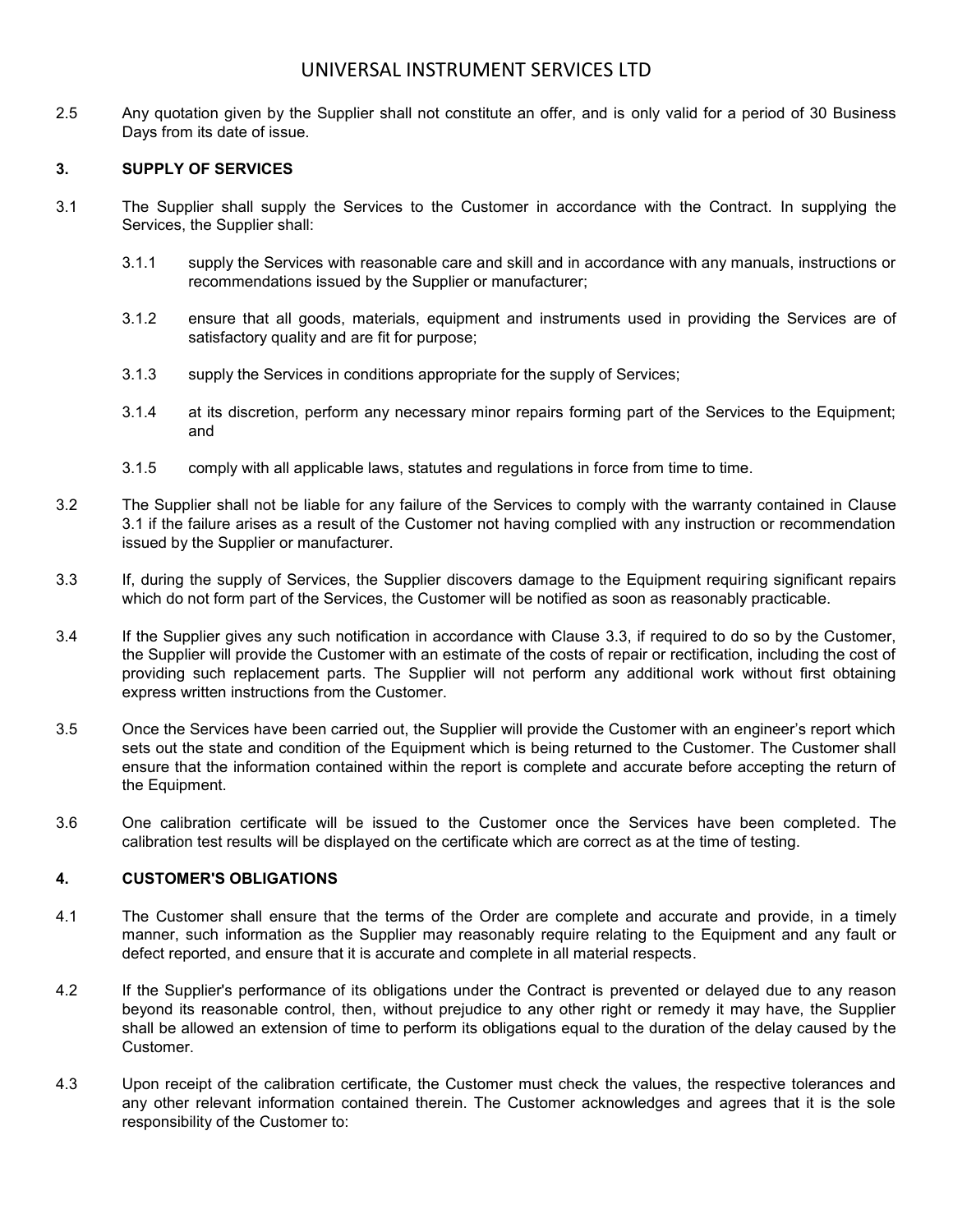- 4.3.1 ensure that the Equipment is in a fit and satisfactory condition for its intended use before accepting such Equipment; and
- 4.3.2 put the Equipment back into serviceable use, if required.
- 4.4 The Supplier will not calibrate medical instruments that come into direct contact with patients. It is the sole responsibility of the Customer to ensure that no such items are presented to the Supplier for calibration.
- 4.5 The Customer is solely responsible for the removal, restoration and programming (as applicable) of all instruments, probes and sensors following calibration.
- 4.6 The Customer acknowledges that the Supplier is not be responsible for the installation or set up of instruments, leads, probes and sensors following calibration and shall not be held liable for any damage caused whatsoever by any disconnecting and reconnecting of instruments, leads, probes and sensors. The Customer agrees that any installation or reconnection of the Equipment (or any part thereof) falls outside the scope of the Services.

#### **5. CHARGES AND PAYMENT**

- 5.1 In consideration for the provision of the Services, the Customer shall pay the Supplier the Charges.
- 5.2 The Charges exclude Value Added Tax ("**VAT**"), which the Customer shall additionally be liable to pay to the Supplier at the prevailing rate (if applicable), subject to receipt of a valid VAT invoice.
- 5.3 The Customer shall pay each invoice due and submitted to it by the Supplier, within 30 days of receipt, in full and in cleared funds to a bank account nominated in writing by the Supplier. Time for payment shall be of the essence of the Contract.
- 5.4 All amounts due under the Contract from the Customer to the Supplier shall be paid by in full without any set-off, counterclaim, deduction or withholding (other than any deduction or withholding of tax as required by law).

### <span id="page-2-1"></span>**6. LIMITATION OF LIABILITY**

- <span id="page-2-0"></span>6.1 Nothing in the Contract shall limit or exclude the Supplier's liability for death or personal injury caused by its negligence, fraud or fraudulent misrepresentation or breach of the terms implied by section 2 of the Supply of Goods and Services Act 1982 (title and quiet possession) or any other liability which cannot be limited or excluded by applicable law.
- 6.2 The terms implied by sections 3, 4 and 5 of the Supply of Goods and Services Act 1982 are, to the fullest extent permitted by law, excluded from the Contract.
- 6.3 Subject to Clause [6.1,](#page-2-0) the Supplier shall not be liable to the Customer, whether in contract, tort (including negligence), for breach of statutory duty, or otherwise, arising under or in connection with the Contract for:
	- 6.3.1 loss of profits;
	- 6.3.2 loss of sales or business;
	- 6.3.3 loss of agreements or contracts;
	- 6.3.4 loss of anticipated savings;
	- 6.3.5 loss of use or corruption of software, data or information;
	- 6.3.6 loss of damage to goodwill; and
	- 6.3.7 any indirect or consequential loss.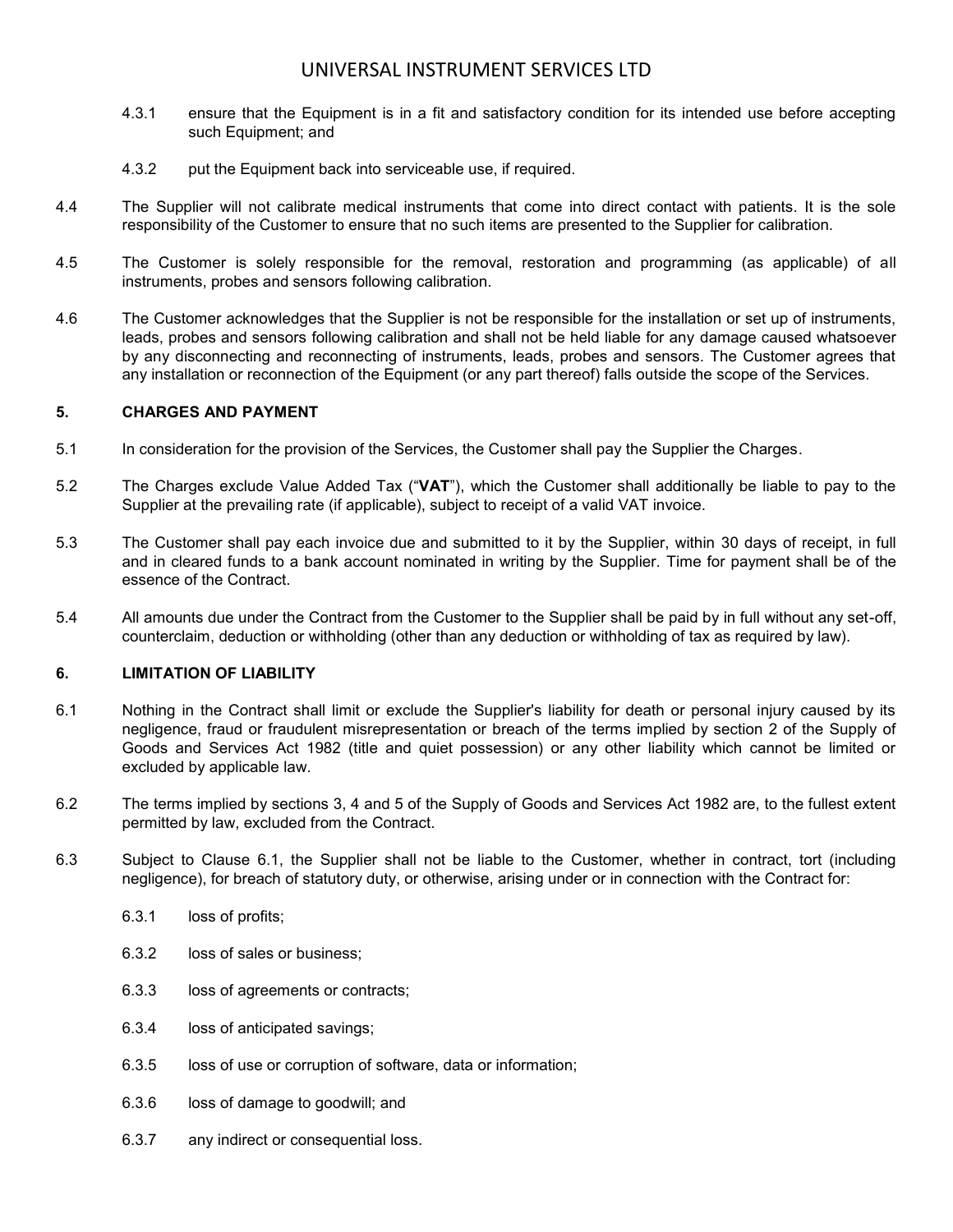- 6.4 Subject to clause [6.1,](#page-2-0) the Supplier's total liability to the Customer, whether in contract, tort (including negligence), breach of statutory duty, or otherwise, arising under or in connection with the Contract shall be limited to the Charges paid by the Customer under the Contract.
- 6.5 This clause [6](#page-2-1) shall survive termination of the Contract.

### **7. TERMINATION**

- 7.1 Without limiting its other rights or remedies, either party may terminate the Contract with immediate effect by giving notice to the other if the other:
	- 7.1.1 commits a material breach under the Contract and (if such breach is remediable) fails to remedy that breach within 7 days after receipt of notice to do so;
	- 7.1.2 becomes insolvent or unable to pay its debts, or enters into any composition or arrangement with its creditors;
	- 7.1.3 being a company, enters into administration or receivership, or is the subject of an application for winding-up (except for the purposes of reconstruction or amalgamation) or, being an individual, is adjudged bankrupt;
	- 7.1.4 ceases to carry on, or in the reasonable opinion of the terminating party is likely to cease to carry on, the whole or a substantial part of its business;
	- 7.1.5 being an individual, dies or for reason of mental or physical incapacity becomes incapable, in the reasonable opinion of the terminating party, of fulfilling its obligations under the Contract; or
	- 7.1.6 if any event or circumstance analogous to any of the above arises or occurs with respect to the other party in any jurisdiction.
- 7.2 Without limiting its other rights or remedies, the Supplier may terminate the Contract with immediate effect by giving notice to the Customer if the Customer fails to pay any amount due under the Contract on the due date for payment.
- 7.3 On termination or expiry of the Contract:
	- 7.3.1 the Customer shall immediately pay to the Supplier all of the Supplier's outstanding unpaid invoices and interest and, in respect of the Services performed but for which no invoice has been submitted, the Supplier may submit an invoice, which shall be payable immediately on receipt; and
	- 7.3.2 the Supplier shall on request return the Equipment and any of the Customer Materials not used up in the provision of the Services.
- 7.4 Termination or expiry of the Contract shall not affect any rights, remedies, obligations or liabilities of the parties that have accrued up to the date of termination or expiry, including the right to claim damages in respect of any breach of the Contract which existed at or before the date of termination or expiry.

### **8. GENERAL**

- 8.1 Neither party shall be in breach of the Contract nor liable for delay in performing, or failure to perform, any of its obligations under the Contract if such delay or failure result from events, circumstances or causes beyond its reasonable control.
- 8.2 The Supplier may at any time assign, mortgage, charge, subcontract, delegate, declare a trust over or deal in any other manner with any or all of its rights and obligations under the Contract. The Customer shall not assign, transfer, mortgage, charge, subcontract, declare a trust over or deal in any other manner with any of its rights and obligations under the Contract without the prior written consent of the Supplier.